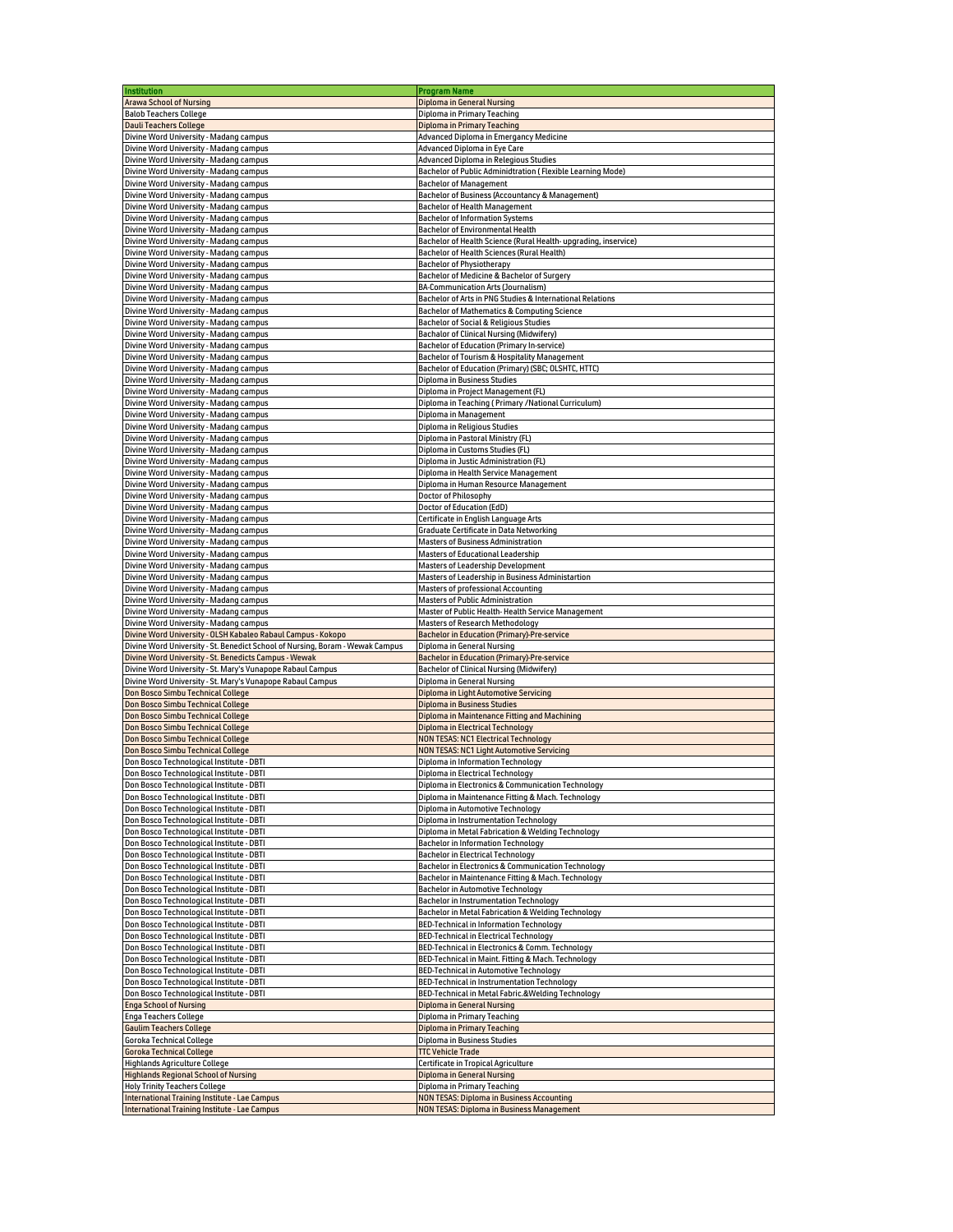| International Training Institute - Lae Campus          | <b>NON TESAS: Diploma in Marketing Management</b>             |
|--------------------------------------------------------|---------------------------------------------------------------|
| International Training Institute - Lae Campus          | NON TESAS: Diploma in Human Capital Management                |
| <b>International Training Institute - Lae Campus</b>   | NON TESAS: Diploma in Information Communication & Technology  |
| International Training Institute - Lae Campus          | <b>NON TESAS: Diploma in Accounting</b>                       |
| International Training Institute - Lae Campus          | NON TESAS: Diploma in Management                              |
| International Training Institute - Lae Campus          | <b>NON TESAS: Diploma in Computing</b>                        |
| International Training Institute - Lae Campus          | NON TESAS: Diploma in Information Technology                  |
| International Training Institute - Lae Campus          | NON TESAS: Diploma in Human Resource Management               |
| International Training Institute - Port Moresby Campus | NON TESAS: Diploma in Business Accounting                     |
| International Training Institute - Port Moresby Campus | NON TESAS: Diploma in Business Management                     |
| International Training Institute - Port Moresby Campus | NON TESAS: Diploma in Marketing Management                    |
| International Training Institute - Port Moresby Campus | NON TESAS: Diploma in Human Capital Management                |
| International Training Institute - Port Moresby Campus | NON TESAS: Diploma in Information Communication & Technology  |
| International Training Institute - Port Moresby Campus | NON TESAS: Diploma in Accounting                              |
| International Training Institute - Port Moresby Campus | NON TESAS: Diploma in Management                              |
| International Training Institute - Port Moresby Campus | NON TESAS: Diploma in Computing                               |
| International Training Institute - Port Moresby Campus | NON TESAS: Diploma in Information Technology                  |
| International Training Institute - Port Moresby Campus | NON TESAS: Diploma in Human Resource Management               |
| <b>Kokopo Business College</b>                         | Diploma in Tourism & Hospitality Management                   |
| Kokopo Business College                                | Diploma in Business Studies                                   |
| <b>Kundiawa School of Nursing</b>                      | <b>Diploma in General Nursing</b>                             |
| Lae School of Nursing                                  | Diploma in General Nursing                                    |
| <b>Lutheran School of Nursing</b>                      | Diploma in General Nursing                                    |
| Madang Teachers College                                | Diploma in Primary Teaching                                   |
| <b>Madang Technical College</b>                        | <b>TTC Painting &amp; Decorating Trades</b>                   |
| <b>Madang Technical College</b>                        | <b>TTC Plumbing &amp; Sheet Metal Trades</b>                  |
| <b>Madang Technical College</b>                        | <b>TTC Furniture &amp; Timber Trades</b>                      |
| <b>Madang Technical College</b>                        | <b>TTC Building &amp; Construction Trades</b>                 |
| <b>Madang Technical College</b>                        | Diploma in Tourisim                                           |
| <b>Madang Technical College</b>                        | Diploma in Accounting                                         |
| <b>Madang Technical College</b>                        | Diploma in Office Administration                              |
| <b>Madang Technical College</b>                        |                                                               |
| Melanesian Nazarene Teachers College                   | Diploma in Management                                         |
|                                                        | Diploma in Primary Teaching                                   |
| <b>Mendi School of Nursing</b>                         | <b>Diploma in General Nursing</b>                             |
| Mount Hagen Technical College                          | NON-TESAS: Diploma in Business Studies                        |
| <b>Mount Hagen Technical College</b>                   | <b>TTC Vehicle Trade</b>                                      |
| National Polytechnic Institute of PNG                  | Diploma in Architectural Drafting                             |
| National Polytechnic Institute of PNG                  | TTC Tourism and Hospitality Management                        |
| National Polytechnic Institute of PNG                  | Diploma in Tourism and Hospitality Management                 |
| National Polytechnic Institute of PNG                  | Diploma in Applied Science                                    |
| National Polytechnic Institute of PNG                  | Diploma in Civil Engineering                                  |
| National Polytechnic Institute of PNG                  | Diploma in Building                                           |
| National Polytechnic Institute of PNG                  | Diploma in Mechanical Engineering                             |
| National Polytechnic Institute of PNG                  | <b>TTC Science Technology</b>                                 |
| National Polytechnic Institute of PNG                  | Diploma in Business Studies                                   |
| National Polytechnic Institute of PNG                  | Diploma in Electrical Engineering                             |
| National Polytechnic Institute of PNG                  | <b>TTC Drafting</b>                                           |
| <b>Nazarene School of Nursing</b>                      | <b>Diploma in General Nursing</b>                             |
| <b>Pacific Adventist University</b>                    | Bachelor of Business (Accounting & Entrepreneurship)          |
| <b>Pacific Adventist University</b>                    | Bachelor of Business (Accounting & Information System)        |
| <b>Pacific Adventist University</b>                    | Bachelor of Business (Accounting & Management)                |
| <b>Pacific Adventist University</b>                    | Bachelor of Education (Secondary-Business)                    |
| Pacific Adventist University                           | Bachelor of Education (Secondary-Humanities)                  |
| <b>Pacific Adventist University</b>                    | Bachelor of Education (Secondary-Science)                     |
| <b>Pacific Adventist University</b>                    | <b>Bachelor of Midwifery</b>                                  |
| <b>Pacific Adventist University</b>                    | <b>Bachelor of Nursing</b>                                    |
| <b>Pacific Adventist University</b>                    | Bachelor of Arts (English and Geography)                      |
| <b>Pacific Adventist University</b>                    | Bachelor of Arts (English and History)                        |
| <b>Pacific Adventist University</b>                    | Bachelor of Arts (Geography and History)                      |
| <b>Pacific Adventist University</b>                    | Bachelor of Science (Biology and Chemistry)                   |
| <b>Pacific Adventist University</b>                    | Bachelor of Science (Mathematics and Physics)                 |
| <b>Pacific Adventist University</b>                    | Bachelor of Science (Biology and Environmental Science)       |
| <b>Pacific Adventist University</b>                    | Bachelor of Science (Chemistry and Environmental Science)     |
| <b>Pacific Adventist University</b>                    | Bachelor of Science (Environmental Science and Mathematics)   |
| <b>Pacific Adventist University</b>                    | Bachelor of Science (Environmental Science and Physics)       |
| <b>Pacific Adventist University</b>                    | NON TESAS: Bachelor of Ministry and Theology                  |
| <b>Pacific Adventist University</b>                    | Graduate Diploma in Theology                                  |
| <b>Pacific Adventist University</b>                    | Post Graduate Diploma in Leadership and Development           |
| <b>Pacific Adventist University</b>                    | Masters in Leadership and Development                         |
| Papua New Guinea University of Technology              | <b>Bachelor of Land Administration / Properity Management</b> |
| Papua New Guinea University of Technology              | <b>Bachelor of Land Valuation / Properity Management</b>      |
| Papua New Guinea University of Technology              | <b>Bachelor of Agriculture and Rural Development</b>          |
| Papua New Guinea University of Technology              | <b>Bachelor of Building</b>                                   |
| Papua New Guinea University of Technology              | <b>Bachelor of Architecture</b>                               |
| Papua New Guinea University of Technology              | <b>Bachelor of Construction Management</b>                    |
| Papua New Guinea University of Technology              | <b>Bachelor of Surveying</b>                                  |
| Papua New Guinea University of Technology              | <b>Bachelor of Geographic Information Science</b>             |
| Papua New Guinea University of Technology              | <b>Bachelor of Science (Agriculture)</b>                      |
| Papua New Guinea University of Technology              | Bachelor of Engineering in Mechanical Engineering             |
| Papua New Guinea University of Technology              | <b>Bachelor of Science (Forestry)</b>                         |
| Papua New Guinea University of Technology              | <b>Bachelor of Science in Applied Chemistry</b>               |
| Papua New Guinea University of Technology              | <b>Bachelor of Science in Food Technology</b>                 |
| Papua New Guinea University of Technology              | <b>Bachelor of Engineering in Civil Engineering</b>           |
| Papua New Guinea University of Technology              | <b>Bachelor of Science in Radiation Therapy</b>               |
| Papua New Guinea University of Technology              | Bachelor of Engineering in Electrical Engineering (BEEL)      |
| Papua New Guinea University of Technology              | <b>Bachelor of Property Studies</b>                           |
| Papua New Guinea University of Technology              | Bachelor of Engineering in Mineral Processing Engineering     |
| Papua New Guinea University of Technology              | <b>Bachelor of Engineering in Mining Engineering</b>          |
| Papua New Guinea University of Technology              | <b>Bachelor of Science in Computer Science</b>                |
|                                                        |                                                               |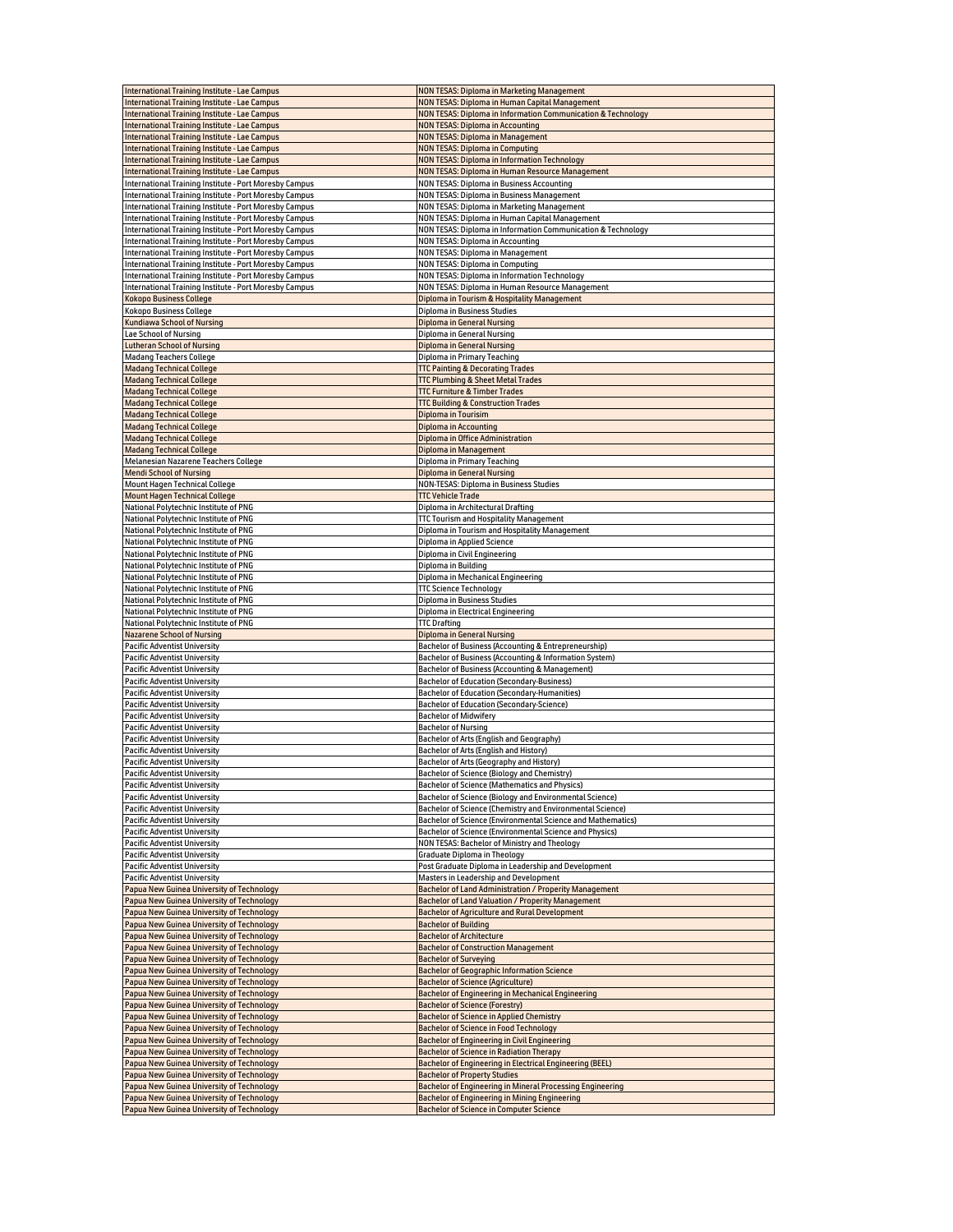| Papua New Guinea University of Technology                        | Bachelor of Science in Applied Physics with Electronics and Instrumentation                     |
|------------------------------------------------------------------|-------------------------------------------------------------------------------------------------|
| Papua New Guinea University of Technology                        | <b>Bachelor of Technology in Communication for Development</b>                                  |
| Papua New Guinea University of Technology                        | <b>Bachelor in Commerce in Accountancy</b>                                                      |
| Papua New Guinea University of Technology                        | <b>Bachelor in Commerce in Applied Economics</b>                                                |
| Papua New Guinea University of Technology                        | <b>Bachelor of Commerce in Management</b>                                                       |
|                                                                  |                                                                                                 |
| Papua New Guinea University of Technology                        | <b>Bachelor of Commerce in Information Technology</b>                                           |
| Papua New Guinea University of Technology                        | Bachelor of Engineering in Biomedical Engineering                                               |
| Papua New Guinea University of Technology                        | Diploma in Building                                                                             |
| Papua New Guinea University of Technology                        | Diploma in Architecture                                                                         |
| Papua New Guinea University of Technology                        | <b>Doctor of Philosophy in Agriculture</b>                                                      |
|                                                                  |                                                                                                 |
| Papua New Guinea University of Technology                        | Doctor of Philosophy in Applied Science                                                         |
| Papua New Guinea University of Technology                        | Doctor of Philosophy in Communication and Development Studies                                   |
| Papua New Guinea University of Technology                        | Doctor of Philosophy in Engineering in Civil Engineering                                        |
| Papua New Guinea University of Technology                        | Doctor of Philosophy in Mechanical Engineering                                                  |
| Papua New Guinea University of Technology                        | <b>Executive Masters of Business Administration Program</b>                                     |
| Papua New Guinea University of Technology                        | Master of Arts in Organizontal Leadership                                                       |
|                                                                  |                                                                                                 |
| Papua New Guinea University of Technology                        | <b>Master of Communication Studies</b>                                                          |
| Papua New Guinea University of Technology                        | Master of Engineering in Civial Engineering                                                     |
| Papua New Guinea University of Technology                        | Master of Philosophy (M Phil)                                                                   |
| Papua New Guinea University of Technology                        | Master of Philosophy in Agriculture                                                             |
| Papua New Guinea University of Technology                        | <b>Master of Philosophy in Applied Sciences</b>                                                 |
| Papua New Guinea University of Technology                        | Master of Philosophy in Electrical and Communications Engineering                               |
|                                                                  |                                                                                                 |
| Papua New Guinea University of Technology                        | Master of Philosophy in Forestry                                                                |
| Papua New Guinea University of Technology                        | Master of Philosophy in Information Techonology                                                 |
| Papua New Guinea University of Technology                        | Master of Philosophy in Mathematics and Computer Science                                        |
| Papua New Guinea University of Technology                        | Master of Philosohy in Machenical Engineering                                                   |
| Papua New Guinea University of Technology                        | Master of Science (M.SC) in Applied Physics with Electronics and Instrumentation                |
| Papua New Guinea University of Technology                        | <b>Master of Science in Agriculture</b>                                                         |
|                                                                  |                                                                                                 |
| Papua New Guinea University of Technology                        | <b>Master of Science in Forestry</b>                                                            |
| Papua New Guinea University of Technology                        | Master of Science in Remote Sensing and Geographic Information S cience                         |
| Papua New Guinea University of Technology                        | Master of Science in Solid Waste and Resource Management                                        |
| Papua New Guinea University of Technology                        | Master of Techeonology in Mechanical Engineering                                                |
| Papua New Guinea University of Technology                        | Post graduate Certificate in S tudent- Centered Teaching                                        |
|                                                                  |                                                                                                 |
| Papua New Guinea University of Technology                        | Post Graduate Diploma Engineering Mathematic                                                    |
| Papua New Guinea University of Technology                        | Poat Graduate Diploma in Agriculture                                                            |
| Papua New Guinea University of Technology                        | Poast Graduate Diploma in Computer Science                                                      |
| Papua New Guinea University of Technology                        | Post Graduate Diploma in Mathematic                                                             |
| Papua New Guinea University of Technology                        | Post Graduate Diploma in Forestry                                                               |
|                                                                  | Diploma in Forestry                                                                             |
| Papua New Guinea University of Technology - Bulolo Campus        |                                                                                                 |
| <b>PNG Education Institute</b>                                   | Diploma in Early Childhood Care and Education                                                   |
| PNG Institute of Banking & Business Management                   | <b>NON TESAS: Bachelor in Business</b>                                                          |
| PNG Institute of Banking & Business Management                   | NON TESAS: Diploma in Leadership and Management                                                 |
| PNG Institute of Banking & Business Management                   | NON TESAS: Diploma in Project Management                                                        |
| PNG University of Natural Resources and Environment              | Advanced Diploma of Fisheris and Marine Resources                                               |
| <b>PNG University of Natural Resources and Environment</b>       | <b>Advanced Diploma in Animal Science</b>                                                       |
|                                                                  |                                                                                                 |
| PNG University of Natural Resources and Environment              | Advanced Diploma in Sustainable Tropical Forestry                                               |
| PNG University of Natural Resources and Environment              | Advanced Diploma in Tropical Agriculture                                                        |
| PNG University of Natural Resources and Environment              | <b>Bachelor in Tropical Agriculture</b>                                                         |
| PNG University of Natural Resources and Environment              | <b>Bachelor in Fisheries &amp; Marine Resources</b>                                             |
| PNG University of Natural Resources and Environment              | Degree in Fisheries and Marine Resources - Bridging                                             |
| <b>PNG University of Natural Resources and Environment</b>       |                                                                                                 |
|                                                                  | Degree in Tropical Agriculture (Bridging)                                                       |
|                                                                  |                                                                                                 |
| PNG University of Natural Resources and Environment              | Degree /Honours Degree in Fisheries and Marine Resource                                         |
| PNG University of Natural Resources and Environment              | Degree /Honours Degree in Sustainable Tropical Forestry                                         |
| PNG University of Natural Resources and Environment              | Degree/Honours Degree in Tropical Agriculture                                                   |
|                                                                  |                                                                                                 |
| PNG University of Natural Resources and Environment              | Diploma in Tropical Agriculture                                                                 |
| PNG University of Natural Resources and Environment              | Bachelor in Sustainable International Tourism                                                   |
| PNG University of Natural Resources and Environment              | <b>Bachelor in Sustainable Tropical Forestry</b>                                                |
| PNG University of Technology - TFTC (Bumbu Campus)               | NON TESAS: Certificate in Solid Wood Processing                                                 |
| <b>Port Moresby Business College</b>                             | Diploma in Tourism & Hospitality Management                                                     |
| <b>Port Moresby Business College</b>                             | <b>Diploma in Business Studies</b>                                                              |
|                                                                  |                                                                                                 |
| <b>Port Moresby Technical College</b>                            | <b>TTC Panel Beating &amp; Spray Painting</b>                                                   |
| <b>Port Moresby Technical College</b>                            | <b>TTC Electrical Trades</b>                                                                    |
| <b>Port Moresby Technical College</b>                            | <b>TTC Print &amp; Composing</b>                                                                |
| Sacred Heart School of Nursing, Lemakot                          | Diploma in General Nursing                                                                      |
| <b>Simbu Teachers College</b>                                    | <b>Diploma in Primary Teaching</b>                                                              |
| Sonoma Adventist College                                         | NON TESAS: Advanced Diploma of Ministry and Theology                                            |
| Sonoma Adventist College                                         | Diploma in Tropical Agriculture                                                                 |
| Sonoma Adventist College                                         | Diploma in Business                                                                             |
|                                                                  |                                                                                                 |
| Sonoma Adventist College                                         | Diploma in Building                                                                             |
| Sonoma Adventist College                                         | <b>Bachelor of Education (Primary)</b>                                                          |
| Sonoma Adventist College                                         | Bachelor of Education (Early Childhood)                                                         |
| <b>Southern Cross University</b>                                 | <b>NON TESAS: Bachelor of Business in Accounting</b>                                            |
| <b>Southern Cross University</b>                                 | <b>NON TESAS: Bachelor of Business in Management</b>                                            |
| <b>Southern Cross University</b>                                 | <b>NON TESAS: Bachelor of Information Technology</b>                                            |
| Southern Highlands Teachers College                              | Diploma in Primary Teaching                                                                     |
|                                                                  |                                                                                                 |
| St. Barnabas School of Nursing                                   | <b>Diploma in General Nursing</b>                                                               |
| St. Peter Chanel Catholic College of Secondary Teacher Education | Bachelor in Education - Pre-Service (Mathematics & Science)                                     |
| <b>University of Goroka</b>                                      | <b>Bachelor of Arts (Communication and Creative Arts)</b>                                       |
| <b>University of Goroka</b>                                      | Bachelor of Arts in Religious Education & Personal Development (Pre-service)                    |
| <b>University of Goroka</b>                                      | <b>Bachelor of Arts in Education</b>                                                            |
| <b>University of Goroka</b>                                      | <b>Bachelor of Arts (Business Studies)</b>                                                      |
|                                                                  |                                                                                                 |
| <b>University of Goroka</b>                                      | <b>Bachelor of Arts Education (Pre-service)</b>                                                 |
| <b>University of Goroka</b>                                      | <b>Bachelor of Agriculture Extension (Pre-service)</b>                                          |
| <b>University of Goroka</b>                                      | <b>Bachelor of Science in Biology (Pre-service)</b>                                             |
| <b>University of Goroka</b>                                      | <b>Bachelor of Education (In-service) Primary</b>                                               |
| <b>University of Goroka</b>                                      | <b>Bachelor of Education in Science</b>                                                         |
| <b>University of Goroka</b>                                      | <b>Bachelor of Education (In-service) Secondary</b>                                             |
|                                                                  |                                                                                                 |
| <b>University of Goroka</b><br><b>University of Goroka</b>       | <b>Bachelor of Environmental Studies</b><br><b>Bachelor of Education (In-service) Secondary</b> |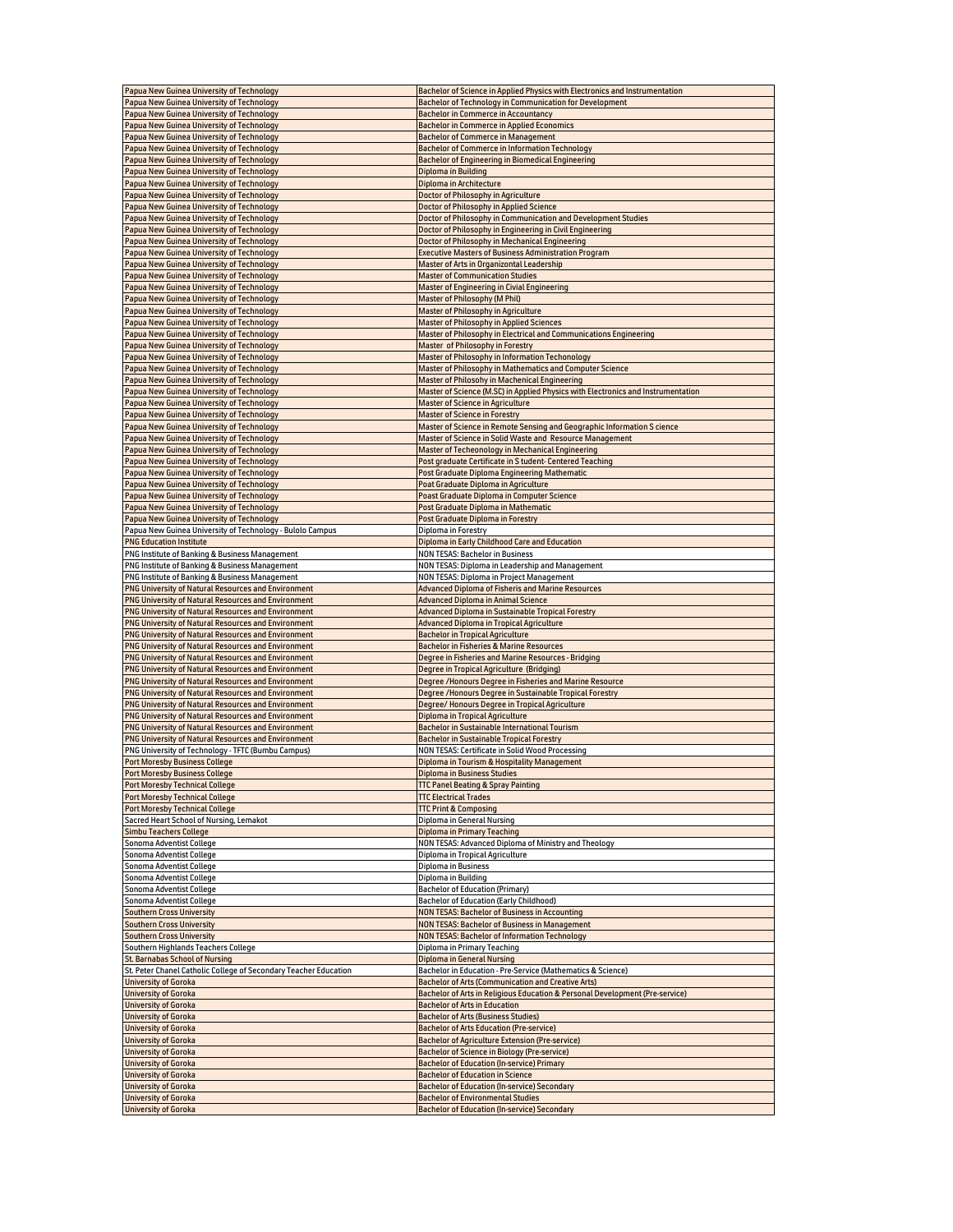| <b>University of Goroka</b>                                                    | Bachelor of Education. School Management through IDFL (in-service)                    |
|--------------------------------------------------------------------------------|---------------------------------------------------------------------------------------|
| <b>University of Goroka</b>                                                    | Bachelor of Mathematics Education (In-service secondary)                              |
| <b>University of Goroka</b>                                                    | <b>Bachelor of Education (Pre-service)</b>                                            |
| <b>University of Goroka</b>                                                    | Bachelor of Science in Chemistry (Pre-service)                                        |
| <b>University of Goroka</b>                                                    | Bachelor of Science (Pre-service) Major in Mathematics                                |
| <b>University of Goroka</b>                                                    | Bachelor of Science - Major in Biology                                                |
| <b>University of Goroka</b>                                                    | <b>Bachelor of Science in Physics (Pre-service)</b>                                   |
| <b>University of Goroka</b>                                                    | Bachelor of Science in Mathematics (Pre-service)                                      |
| <b>University of Goroka</b>                                                    | <b>Bachelor of Agriculture Education (Pre-service)</b>                                |
| <b>University of Goroka</b>                                                    | <b>Bachelor of TVET (Business Studies)</b>                                            |
| <b>University of Goroka</b>                                                    | <b>Bachelor of TVET (Technical-Content)</b>                                           |
| <b>University of Goroka</b>                                                    | <b>Bachelor of Midwifery</b>                                                          |
| <b>University of Goroka</b>                                                    | <b>Bachelor of Agriculture Extension</b>                                              |
| <b>University of Goroka</b>                                                    | <b>Bachelor of Agriculture (In-service)</b>                                           |
| <b>University of Goroka</b>                                                    | <b>Bachelor of Science Education (Pre-service)</b>                                    |
|                                                                                |                                                                                       |
| <b>University of Goroka</b>                                                    | <b>Bachelor of Applied Science (BASc)</b>                                             |
| <b>University of Goroka</b>                                                    | Bachelor of Tourism & Hospitality Management (BTHM)                                   |
| <b>University of Goroka</b>                                                    | <b>Certificate III in Sports Coaching</b>                                             |
| <b>University of Goroka</b>                                                    | <b>Certificate III in Physical Education</b>                                          |
| <b>University of Goroka</b>                                                    | <b>Certificate in Tertiary Admission Studies (CTAS)</b>                               |
| <b>University of Goroka</b>                                                    | <b>Certificate III in Sports &amp; Recreation Management</b>                          |
| <b>University of Goroka</b>                                                    | Diploma in Tourism & Hospitality Management                                           |
| <b>University of Goroka</b>                                                    | Diploma in Agriculture Extension                                                      |
| <b>University of Goroka</b>                                                    | Diploma in Creative Industries                                                        |
| <b>University of Goroka</b>                                                    | Diploma in Early Childhood Education                                                  |
| <b>University of Goroka</b>                                                    | Diploma in Guidance and Counseling                                                    |
| <b>University of Goroka</b>                                                    | Diploma in Health Teaching                                                            |
| <b>University of Goroka</b>                                                    | Diploma in Hotel Operations Management (DHOM)                                         |
| <b>University of Goroka</b>                                                    | Diploma in Physical Education                                                         |
| <b>University of Goroka</b>                                                    | Diploma in Sports & Recreation Management                                             |
| <b>University of Goroka</b>                                                    | Diploma in Teaching Physical Education (PVET)                                         |
| <b>University of Goroka</b>                                                    | Diploma in Teaching Technical Vocational Education (Business Studies)                 |
| <b>University of Goroka</b>                                                    | Diploma in Teaching Technical Vocational Education (Technical)                        |
| <b>University of Goroka</b>                                                    | Doctor of Philosophy (PhD) in Education (By Research)                                 |
| <b>University of Goroka</b>                                                    | Master of Education (M.Ed) by Research                                                |
| <b>University of Goroka</b>                                                    | <b>Masters in Science-Biology/Chemistry</b>                                           |
| <b>University of Goroka</b>                                                    | <b>Post Vocational Technical Education-Agriculture</b>                                |
| <b>University of Goroka</b>                                                    | Postgraduate Diploma in Education (PGDE)                                              |
| <b>University of Goroka</b>                                                    | Postgraduate Diploma in Science-Agricilture                                           |
|                                                                                |                                                                                       |
| <b>University of Goroka</b>                                                    | Diploma in Hotel Operations Management                                                |
| <b>University of Goroka</b>                                                    | <b>Bachelor of Business Accounting (Pre-service)</b>                                  |
| <b>University of Goroka</b>                                                    | Bachelor of Education (Honors) by Research                                            |
| <b>University of Goroka</b>                                                    | <b>Bachelor of Business Management (Pre-service)</b>                                  |
| <b>University of Goroka</b>                                                    | Bachelor of Design and Technology (BD&T)                                              |
| <b>University of Goroka</b>                                                    | Diploma of Business Accounting (Pre-service)                                          |
| <b>University of Goroka</b>                                                    | <b>Bachelor of Arts in Psychology (Pre-service)</b>                                   |
| University of Goroka - Enga Campus                                             | Bachelor of Arts - in English                                                         |
| University of Goroka - Enga Campus                                             | Bachelor of Science in Biology                                                        |
| University of Goroka - Enga Campus                                             | Bachelor of Science in Chemistry                                                      |
| University of Goroka - Enga Campus                                             | <b>Bachelor of Science in Physics</b>                                                 |
| University of Goroka - Enga Campus                                             | <b>Bachelor of Science in Mathematics</b>                                             |
| <b>University of Papua New Guinea</b>                                          | <b>Bachelor of Accounting</b>                                                         |
| <b>University of Papua New Guinea</b>                                          | Bachelor of Arts (Major in Creative Arts&Design)                                      |
| <b>University of Papua New Guinea</b>                                          | Bachelor of Arts (Major in Creative Arts&Music)                                       |
| <b>University of Papua New Guinea</b>                                          | Bachelor of Arts (Major in Creative Arts Theatre Arts)                                |
| <b>University of Papua New Guinea</b>                                          | Bachelor of Arts (Major in English Communication)                                     |
| <b>University of Papua New Guinea</b>                                          | Bachelor of Arts (Major in Environmental Science & Geography)                         |
| <b>University of Papua New Guinea</b>                                          |                                                                                       |
|                                                                                |                                                                                       |
|                                                                                | Bachelor of Arts(Major in Gender Studies)                                             |
| <b>University of Papua New Guinea</b>                                          | Bachelor of Arts (Major in History, Gender Studies & Philosophy)                      |
| <b>University of Papua New Guinea</b>                                          | <b>Science Foundation Year</b>                                                        |
| University of Papua New Guinea                                                 | Bachelor of Arts in Anthropology & Sociology                                          |
| <b>University of Papua New Guinea</b>                                          | <b>Bachelor of Arts in Creative Arts</b>                                              |
| <b>University of Papua New Guinea</b>                                          | <b>Bachelor of Arts in English Communication</b>                                      |
| <b>University of Papua New Guinea</b>                                          | Bachelor of Arts in Information & Communication Science                               |
| <b>University of Papua New Guinea</b>                                          | Bachelor of Arts in Journalism & Media Studies                                        |
| <b>University of Papua New Guinea</b>                                          | Bachelor of Arts in Linquistic & Modern Language                                      |
| <b>University of Papua New Guinea</b>                                          | <b>Bachelor of Arts in Political Science</b>                                          |
| <b>University of Papua New Guinea</b>                                          | <b>Bachelor of Arts in Psychology</b>                                                 |
| <b>University of Papua New Guinea</b>                                          | <b>Bachelor of Arts in Population Studies</b>                                         |
| <b>University of Papua New Guinea</b>                                          | <b>Bachelor of Arts in Social Works</b>                                               |
| <b>University of Papua New Guinea</b>                                          | Bachelor of Arts (Professional Studies in Education)                                  |
| <b>University of Papua New Guinea</b>                                          | <b>Bachelor of Arts with Honours</b>                                                  |
| <b>University of Papua New Guinea</b>                                          | Bachelor of Business & Management with Honours                                        |
| <b>University of Papua New Guinea</b>                                          | Bachelor of Business & Management (Honours)(Major in Public Policy Management)        |
| <b>University of Papua New Guinea</b>                                          | Bachelor of Business and Management (Major in Banking and Finance)                    |
| <b>University of Papua New Guinea</b>                                          | Bachelor of Businessand Management (Major in Business Management)                     |
| Jniversity of Papua New Guinea                                                 | Bachelor of Business and Management (Major in Human Resource Management-Professional) |
| <b>University of Papua New Guinea</b>                                          | Bachelor of Business and Management (Major in Human Resource Management)              |
| <b>University of Papua New Guinea</b>                                          | Bachelor of Business and Management (Major in Public Policy Management -Professional) |
| <b>University of Papua New Guinea</b>                                          | Bachelor of Business and Management (Major in Public Policy Management)               |
| <b>University of Papua New Guinea</b>                                          | Bachelor of Business and Management (Major in Strategic Management)                   |
| <b>University of Papua New Guinea</b>                                          | Bachelor of Business and Management (Major in Tourism and Hospitality Management)     |
|                                                                                |                                                                                       |
| <b>University of Papua New Guinea</b>                                          | <b>Bachelor of Clinical Nursing -Mental Health</b>                                    |
| <b>University of Papua New Guinea</b>                                          | Bachelor of Clinical Nursing -acute care                                              |
| <b>University of Papua New Guinea</b>                                          | <b>Bachelor of Clinical Nursing -Midwifery</b>                                        |
| <b>University of Papua New Guinea</b>                                          | <b>Bachelor of Clinical Nursing - Paediatrics</b>                                     |
| <b>University of Papua New Guinea</b>                                          | <b>Bachelor of Dental Surgery</b>                                                     |
| <b>University of Papua New Guinea</b><br><b>University of Papua New Guinea</b> | <b>Bachelor of Economics</b><br><b>Bachelor of Medical Imaging Science</b>            |